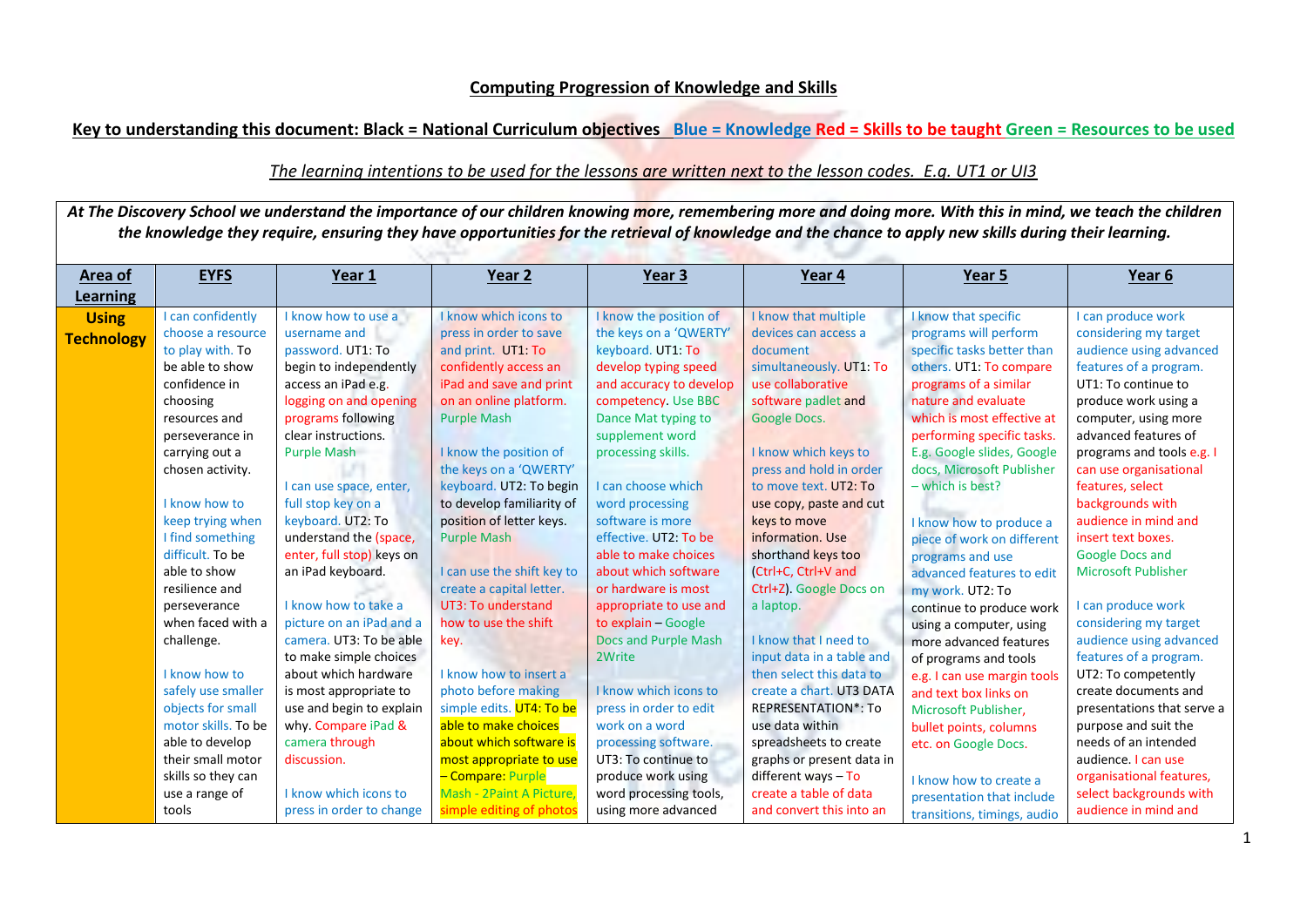| competently,       | the font and size. UT4:   | (this can be cross-       | features of programs -     | appropriate line or pie     | and hyperlinks. UT3: To     | insert text boxes. Google   |
|--------------------|---------------------------|---------------------------|----------------------------|-----------------------------|-----------------------------|-----------------------------|
| safely and         | To begin to produce       | curricular and only       | Google Apps - Slides,      | chart.                      | begin to create             | Docs, Google Slides or      |
| confidently.       | work using an iPad        | needs to be in 2Paint A   | Creating a textbox,        | Google sheets               | documents and               | <b>Microsoft PowerPoint</b> |
|                    | independently or          | Picture program)          | bullet point list, word    |                             | presentations using         | I can input data into a     |
| I can use a simple | collaboratively. Purple   | I know how to insert a    | art, headings              | I know how to insert and    | advanced features such      | spreadsheet to analyse      |
| program on an      | Mash - 2Publish           | photo before making       |                            | change images and           | as adding / creating        | and evaluate the results.   |
| electronic device. | (English) - 'I have found | simple edits. UT5: To     | I know how to type text,   | sounds to create one        | audio, hyperlinks, video    | UT3 DATA                    |
| To be able to use  | out'-change colour of     | independently use a       | create transitions and     | whole piece of edited       | timings.                    | <b>REPRESENTATION*: To</b>  |
| ICT hardware to    | font, size and pictures   | variety of hardware for   | change designs/fonts.      | digital media. UT4: To      | <b>Microsoft PowerPoint</b> | undertake market            |
| interact with an   | I know that there are     | different purposes -      | UT4: To use a wide         | select and a manipulate     |                             | research, collecting        |
| age appropriate    | many different            | using an iPad, to take    | range of programs to       | sound and images using      | I can highlight data in a   | relevant data, analysing    |
| computer           | technologies that we      | photos and add text on    | create documents and       | a digital device. Use       | spreadsheet and select a    | and evaluating before       |
| software.          | interact with in our day  | piccollage, 2Simple       | presentations - Google     | iMovie on the iPad to       | formulae to interpret the   | presenting using a          |
|                    | to day lives. UT5: To     | photo editor, simple      | Docs, Google Slides,       | manipulate sound and        | data. UT4 DATA              | suitable software.          |
| I can create a     | recognise common uses     | editing of photos (this   | creating transitions,      | images simultaneously.      | <b>REPRESENTATION*: To</b>  | Google Sheets or            |
| video recording,   | of information            | can be cross-curricular   | designs, fonts             |                             | use technology, including   | <b>Microsoft Excel</b>      |
| listen to a story  | technology beyond         | and only needs to be in   |                            | I know how to wire a        | spreadsheets, to create     |                             |
| and draw a         | school - mobile           | 2Photo program)           | I know how to collect      | circuit to create a         | graphs and present data     | I know how to               |
| picture on a       | phones/tablets/games      |                           | data, input it onto a      | physical system. UT5:       | in different ways using     | manipulate sound using      |
| screen.            | consoles                  | I know which icons to     | spreadsheet and use it     | <b>WITHIN SCIENCE TO</b>    | basic formulae (Sum). Use   | editing tools. UT4: To use  |
|                    |                           | press in order to make    | to create a graph. UT5     | understand how a            | data collected in research  | complex sound editing       |
| I know how to      | I know that there are     | the font bold, italics or | <b>DATA</b>                | physical system works.      | UI/2/3.                     | technology to manipulate    |
| access a range of  | many different            | underlined. UT6: To       | <b>REPRESENTATION*: To</b> | makey makey hardware        | Google sheets on iPads or   | a range of sounds. Use      |
| different          | technologies that we      | begin to produce work     | understand the basic       | (linked to electricity      | Microsoft Excel on          | 'Audacity' on a laptop to   |
| technology. To be  | interact with in our day  | using an ipad             | structure of a database    | topic) To create a          | laptops.                    | create and manipulate       |
| able to develop    | to day lives. UT6: To be  | independently, using      | and to add simple data     | physical electrical circuit |                             | sound (this could be        |
| digital literacy   | able to discuss their use | simple features of        | to a spreadsheet and       | using a circuit board.      | I know how to edit and      | linked to the Y6            |
| skills by being    | of technology at home -   | programs and tools -      | use information for a      |                             | manipulate an image.        | production or Enterprise).  |
| able to access,    | mobile phones, tablets,   | italics, bold, underline  | bar graph - Google         | UT6: To understand that     | UT5: To independently       |                             |
| understand and     | games consoles            | Google Apps Slides.       | <b>Sheets</b>              | work can be saved to an     | manipulate an image         | I know how to               |
| interact with a    |                           |                           |                            | online cloud.               | using a complex digital     | manipulate an image for     |
| range of           |                           | I know how to insert a    | I can take a photo         |                             | device. Use 'Gimp' on the   | a purpose and link digital  |
| technologies.      |                           | picture and record        | before manipulating it     |                             | laptop to manipulate        | content. UT5: To            |
|                    |                           | sound on a                | on an editing software.    |                             | images in a range of        | manipulate an image         |
|                    |                           | presentation. UT7: To     | UT6: To select and         |                             | ways. Link to UI4/5/6       | using Augmented Reality     |
|                    |                           | begin to develop an       | manipulate an image        |                             | work by sending the         | (AR) on a digital device.   |
|                    |                           | understanding of          | using a digital device.    |                             | image as an attachment.     | Use 'Augment' on the        |
|                    |                           | creating presentations    | Use Polygen on the iPad    |                             |                             | iPads to add AR to a        |
|                    |                           | to organise ideas-        | to manipulate a            |                             | UT6: To understand how      | photograph or poster        |
|                    |                           | <b>Google Apps Slides</b> | photograph.                |                             | a network works with        | (this can be easily applied |
|                    |                           | pictures and recording    |                            |                             | multiple devices            | to the Y6 Enterprise        |
|                    |                           | sound                     | I can select sounds and    |                             | accessing the same          | project posters).           |
|                    |                           |                           | combine them to create     |                             | network.                    |                             |
|                    |                           |                           |                            |                             |                             |                             |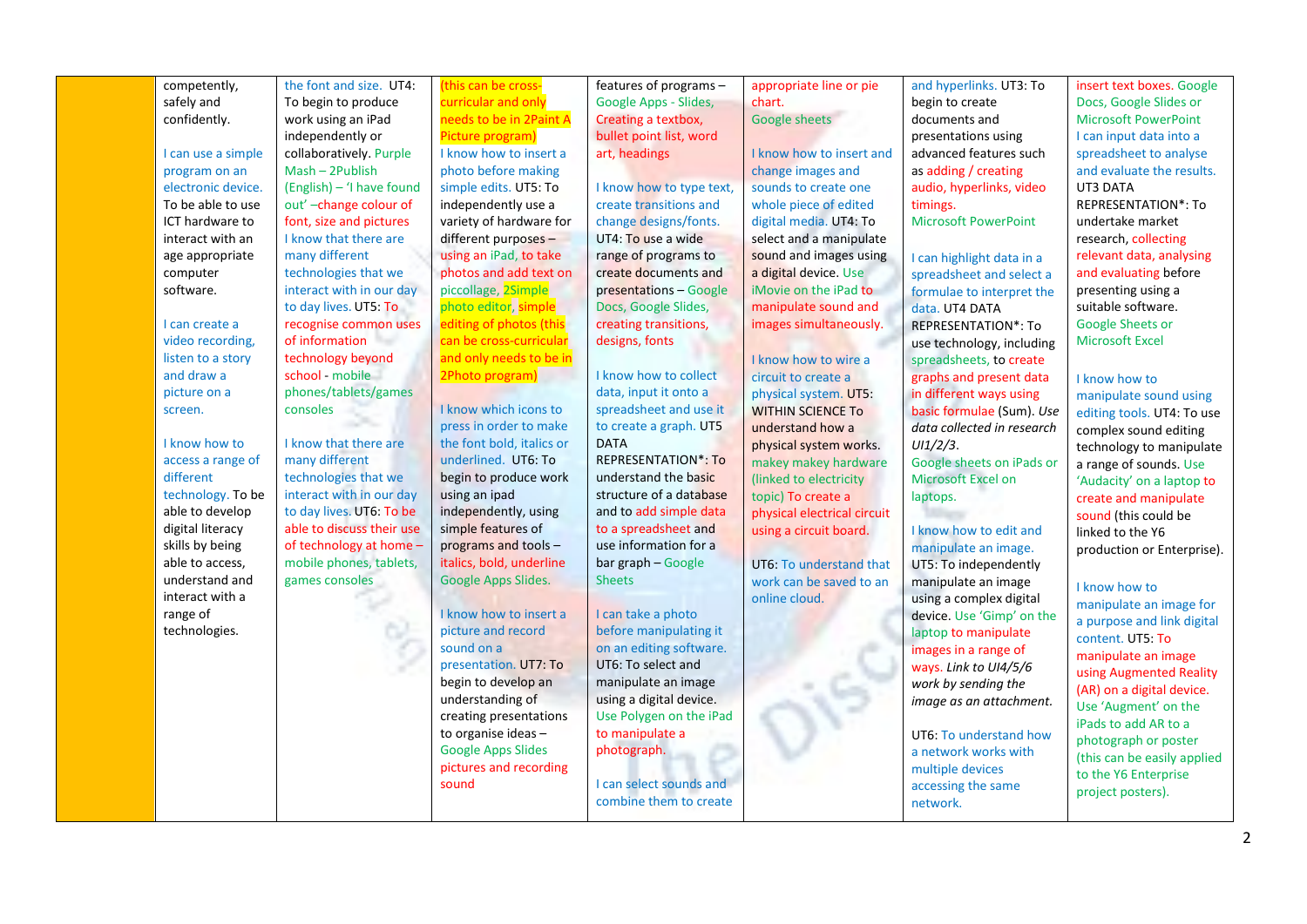|                              |                                                                                                                                                       |                                                                                                                                                                                        | I know how to collect<br>data and use it to create<br>a simple graph. UT8<br><b>DATA</b><br><b>REPRESENTATION*: To</b><br>create a simple<br>database and graph -<br>Purple Mash - 2Graph<br>I know how to collect<br>data and use it to create<br>a simple graph. UT9<br><b>DATA</b><br><b>REPRESENTATION*: To</b><br>recognise the link<br>between collecting data<br>and creating a simple<br>graph Purple Mash-<br>2Graph<br>I know that there are<br>many different<br>technologies that we<br>interact with in our day<br>to day lives and I can<br>discuss and compare<br>their uses. UT10: To<br>recognise common uses<br>of information<br>technology including at<br>school. - discuss<br>carpark barrier, school<br>entry fobs | a piece of music. UT7:<br>To select and a<br>manipulate sound using<br>a digital device. Use<br>Melody Jams on the<br>iPad to manipulate<br>basic sound.                                  |                                                                                                                                                                                                                                           | I can save and access<br>work on multiple devices<br>within a secure network.                                                                                                                                                   |                                                                                                                                                                                                                                  |
|------------------------------|-------------------------------------------------------------------------------------------------------------------------------------------------------|----------------------------------------------------------------------------------------------------------------------------------------------------------------------------------------|-------------------------------------------------------------------------------------------------------------------------------------------------------------------------------------------------------------------------------------------------------------------------------------------------------------------------------------------------------------------------------------------------------------------------------------------------------------------------------------------------------------------------------------------------------------------------------------------------------------------------------------------------------------------------------------------------------------------------------------------|-------------------------------------------------------------------------------------------------------------------------------------------------------------------------------------------|-------------------------------------------------------------------------------------------------------------------------------------------------------------------------------------------------------------------------------------------|---------------------------------------------------------------------------------------------------------------------------------------------------------------------------------------------------------------------------------|----------------------------------------------------------------------------------------------------------------------------------------------------------------------------------------------------------------------------------|
| <b>Using the</b><br>Internet | With an adult's<br>help, I can use the<br>internet to find<br>information. To<br>be able to find<br>and retrieve<br>information of<br>interest to the | To understand why we<br>use the internet to<br>answer specific<br>questions. UI1: Teacher<br>led discussion using<br><b>Chrome or Edge</b><br>I know that webpages<br>are used to find | I know that some<br>webpages are more<br>useful and have more<br>features than others.<br>UI1: To be able to<br>navigate a simple<br>webpage to find specific<br>information and know<br>that some webpages                                                                                                                                                                                                                                                                                                                                                                                                                                                                                                                               | I know how to locate<br>key information on a<br>provided webpage. UI1:<br>To be able to navigate a<br>webpage and search<br>independently for<br>specific and appropriate<br>information. | I know that I need to use<br>specific key words to<br>find specific information.<br>UI1: To be able to<br>navigate a search engine<br>using key search terms.<br>Child friendly search<br>engine e.g. Kidrex. What<br>did the Romans eat? | I know that not all<br>website will give me<br>relevant or true<br>information. UI1: To be<br>able to skim read for<br>relevant information and<br>identify the impact of<br>incorrect information or<br>data which may contain | I know that I need to<br>check multiple sources<br>before believing<br>information found on the<br>internet is correct. UI1:<br>To check plausibility of<br>information,<br>understanding the impact<br>of incorrect information |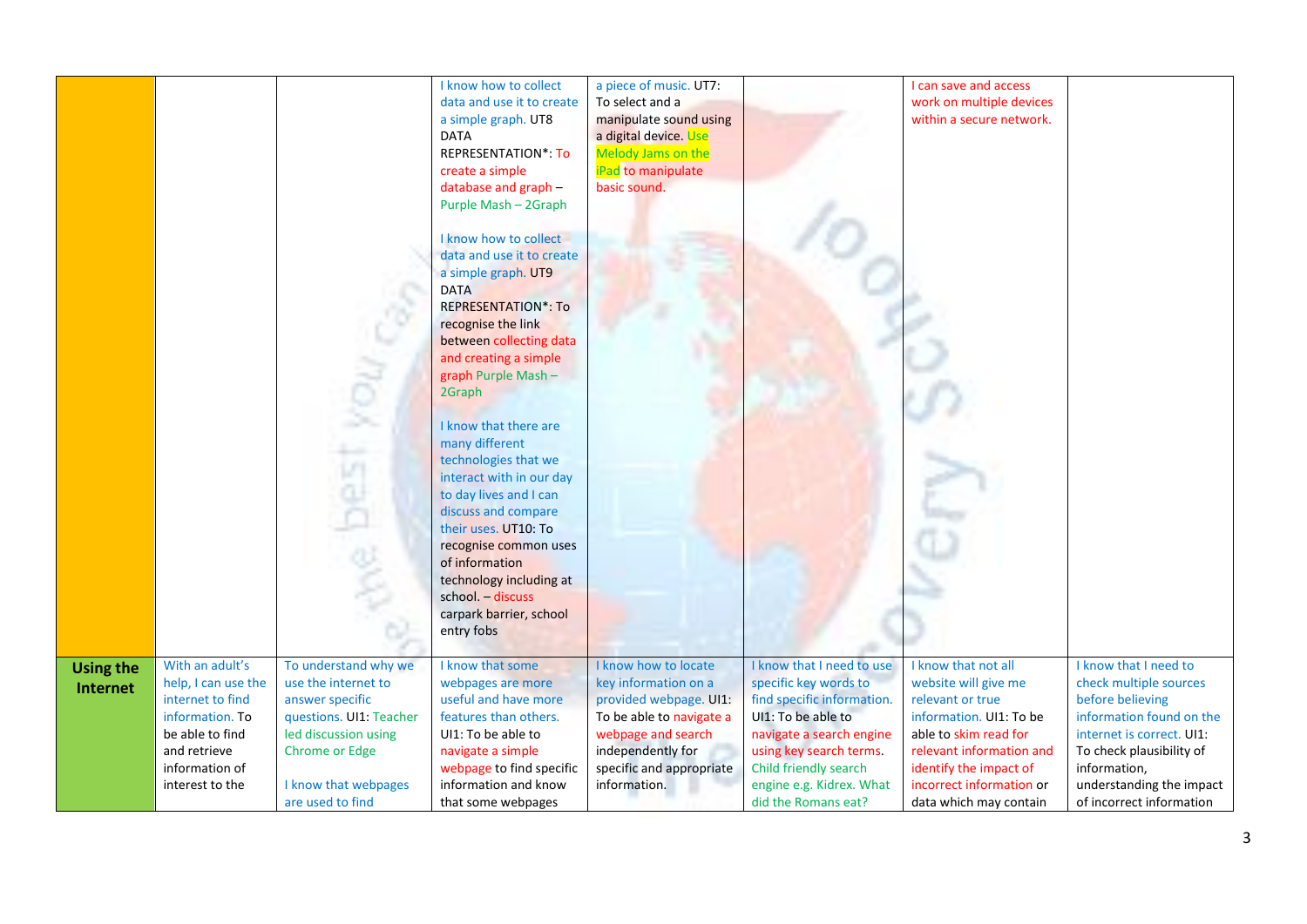| child with adult | information. UI2:To be    | are more useful than       | I know that a web         |                                | irrelevant, bias or                        | by looking at multiple     |
|------------------|---------------------------|----------------------------|---------------------------|--------------------------------|--------------------------------------------|----------------------------|
| supervision.     | able to explore a variety | others. Discuss text,      | address will only work if | I know that I need to use      | implausible data. Use this                 | sources. I can use a       |
|                  | of electronic             | images, video and          | it is typed accurately.   | specific key words to          | data to create                             | search engine and select   |
|                  | $information - simple$    | hyperlinks on a variety    | UI2: To understand a      | find specific information.     | spreadsheets etc UT4.                      | multiple webpages.         |
|                  | webpage                   | of webpages.               | website has a unique      | UI2: To be able to skim        |                                            |                            |
|                  |                           |                            | web address and           | read for relevant              | UI2: To understand the                     | UI2: To understand the     |
|                  | I know that emails are a  | I know that websites       | understand the need       | information and modify         | issues surrounding                         | issues surround copyright  |
|                  | form of electronic        | have a unique web          | for accuracy. I can       | search key words if            | copyright.                                 | and plagiarism and the     |
|                  | communication. UI3: To    | address and can            | accurately copy a web     | necessary. Child friendly      |                                            | importance of              |
|                  | understand that           | navigate them using        | address and type it into  | search engine e.g.             | I know how to compose                      | acknowledging sources.     |
|                  | messages can be sent      | links and buttons. UI2:    | an address bar.           | Kidrex. What did the           | an appropriately worded                    |                            |
|                  | electronically in a       | To understand a            |                           | Romans eat?                    | email. UI3: To share and                   | UI3: To understand that    |
|                  | variety of ways - send a  | website has a unique       |                           |                                | exchange ideas using                       | search results are ranked  |
|                  | class email to another    | web address and how        |                           | <b>UI3: To understand that</b> | electronic                                 | in order of relevance and  |
|                  | Y1 class                  | to find menu buttons       |                           | search results are ranked      | communication. Purple                      | compare a range of         |
|                  |                           | and links. Initial teacher |                           | in order of relevance but      | Mash 2Email, sharing                       | sources to check validity  |
|                  |                           | discussion and then        |                           | may include advertising.       | research with a member                     | of information.            |
|                  |                           | exploration by pupils.     |                           |                                | of the class.                              |                            |
|                  |                           | I know how to compose      |                           | I know how to add              |                                            | I know that websites are   |
|                  |                           | an effective email and     |                           | information, images and        | UI4: To understand the                     | a useful tool to advertise |
|                  |                           | send it. UI3: To           |                           | links to create a working      | safety issues surrounding                  | products and that they     |
|                  |                           | understand that            |                           | website. UI4: To begin to      | sending and receiving                      | should be targeted to an   |
|                  |                           | messages can be sent       |                           | create a basic website.        | emails.                                    | audience. UI4: To create a |
|                  |                           | electronically in varying  |                           | <b>Google Sites</b>            | Purple Mash 2Email.                        | website and analyse its    |
|                  |                           | ways - send own email      |                           | The site should include        | Discuss report to teacher                  | effectiveness. Google      |
|                  |                           | to imaginary character     |                           | the new skills of              | button.                                    | Sites to create website in |
|                  |                           | on 2Email in Purple        |                           | inserting hyperlinks,          |                                            | order to advertise         |
|                  |                           | Mash, discuss possible     |                           | print screens and              |                                            | enterprise project,        |
|                  |                           | electronic                 |                           | cropping as well as            | I know how to upload an                    | production or secondary    |
|                  |                           | communication outside      |                           | previously learnt skills.      | attachment to an email.                    | school website.            |
|                  |                           | of school and discuss e-   |                           |                                | UI5: To attach documents                   | I can carry out market     |
|                  |                           | safety around text and     |                           | I know how to use              | to an email. Purple Mash                   | research in order to help  |
|                  |                           | game chat.                 |                           | shortcuts to copy and          | 2Email. Use this as part                   | me create an effective     |
|                  |                           |                            |                           | paste information. UI5:        | of photo editing work -                    | website.                   |
|                  |                           |                            |                           | To copy and paste from         | attach the photo to the<br>email and send. |                            |
|                  |                           |                            |                           | the internet.                  |                                            |                            |
|                  |                           |                            |                           |                                |                                            |                            |
|                  |                           |                            |                           |                                |                                            |                            |
|                  |                           |                            |                           |                                |                                            |                            |
|                  |                           |                            |                           |                                |                                            |                            |
|                  |                           |                            |                           |                                |                                            |                            |
|                  |                           |                            |                           |                                |                                            |                            |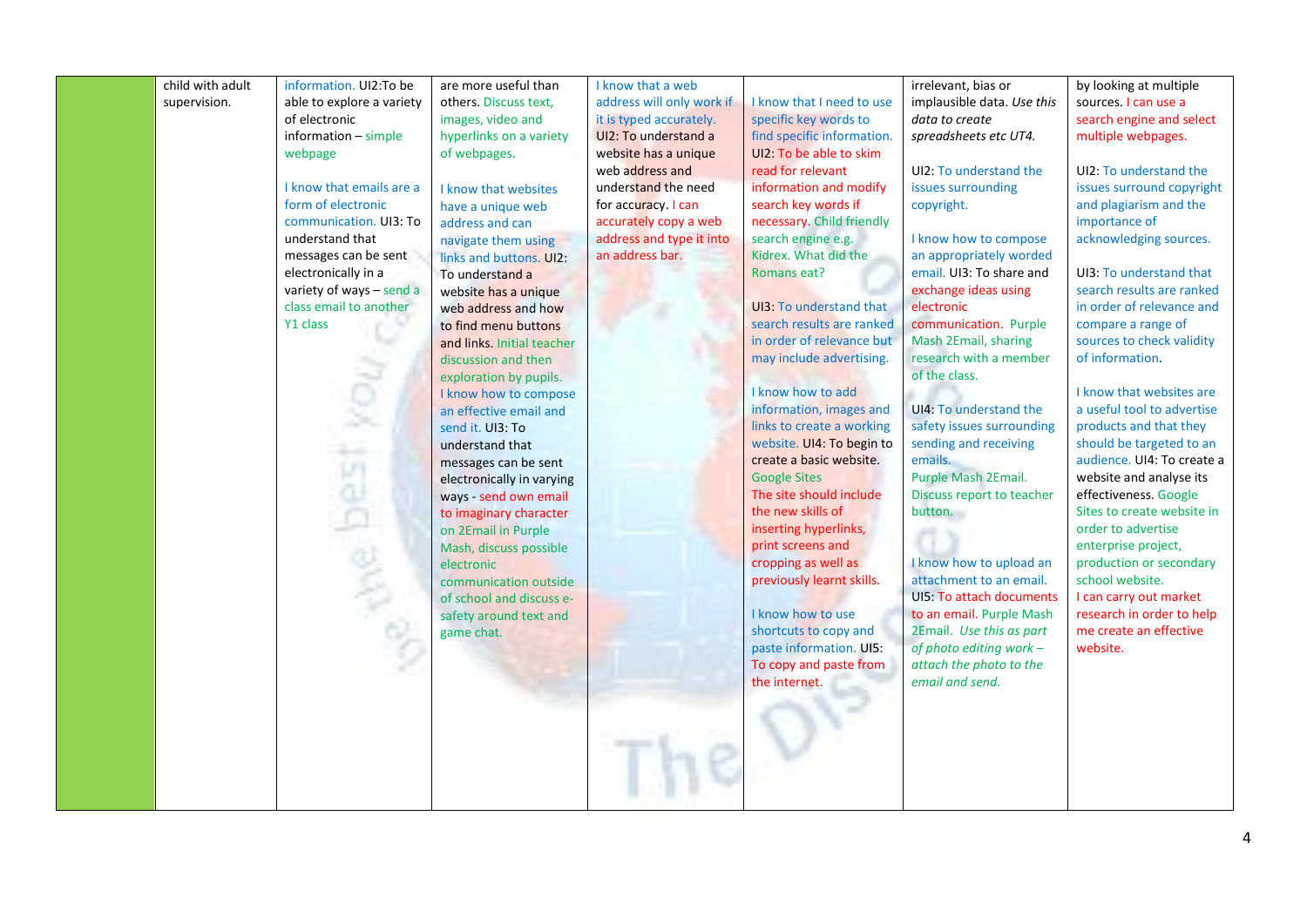| Programming     | I know that a program         | I know that an              | I know that a block code   | I know that algorithms     | I know how to               | I know that there are       |
|-----------------|-------------------------------|-----------------------------|----------------------------|----------------------------|-----------------------------|-----------------------------|
| & Control       | needs an algorithm to         | algorithm is a precise      | is a visual                | can be used to             | confidentially write        | different coding            |
|                 | run. PC1                      | set of instructions. PC1    | representation of an       | accomplish multiple        | complex algorithms to       | languages and can           |
| <b>EACH</b>     | DECOMPOSTION*: To             | DECOMPOSTION*: To           | algorithm.                 | goals.                     | achieve specific goals in a | consider their pros and     |
| <b>CODING</b>   | begin to understand the       | understand that an          | I know how to debug by     | I know how to              | variety of ways. PC1        | cons. PC1 EVALUATION*:      |
| <b>ELEMENT</b>  | term algorithm as a set       | algorithm is a set of       | make revisions to my       | confidentially debug my    | PATTERNS*: To continue      | To be able to make          |
| <b>SHOULD</b>   | of instructions to            | instructions to achieve a   | block code. PC1            | code when I encounter a    | to design, write and        | choices about which         |
| <b>INCLUDE:</b> | control or command a          | goal on a program.          | <b>GENERALISATION*: To</b> | problem. PC1               | debug (correct errors)      | coding language is most     |
| Independent     | program.                      |                             | be able to design, write   | <b>GENERALISATION*: To</b> | more complex algorithms     | appropriate to use and      |
| exploration     |                               | I know that debugging is    | block code and debug       | design, write and debug    | that accomplish specific    | explain why.                |
| tasks set by    | The above objective           | a way of solving            | (correct errors) simple    | (correct errors) more      | goals.                      |                             |
| the teacher:    | will be covered by            | problems within my          | algorithms that            | complex algorithms that    |                             | I know how to               |
| Ask the         | completing the                | code. PC2 LOGIC*: To        | accomplish specific        | accomplish specific        | I know how multiple         | confidentially write        |
| children how    | following compulsory          | create and debug            | goals.                     | goals.                     | variables will affect my    | complex algorithms to       |
| to make         | projects:                     | (correct errors) in         |                            |                            | block code. PC2: To be      | achieve specific goals in a |
| changes to      |                               | simple programs.            | I know how to add a        | I know how to add          | able to work with an        | variety of ways. PC2        |
| the code        | PC1a: Program a<br>1)         |                             | variable to my block       | multiple complex           | increasing number of        | LOGIC*: To continue to      |
| independentl    | <b>Bluetooth Beebot</b>       | I know that certain code    | code.                      | variables to my block      | variables and forms of      | design, write and debug     |
| y by using      | (a blubot) to follow          | will make the physical      | I understand the           | code. PC2: To be able to   | input and output.           | (correct errors) more       |
| question-       | a simple command.             | resource behave in a        | language 'input and        | work with an increasing    |                             | complex algorithms that     |
| based           | 2)<br><b>PC1b: Supplement</b> | specific way. PC3           | output'. PC2: To be able   | number of variables and    | I know how to               | accomplish specific goals.  |
| investigations  | this learning with            | LOGIC*: To be able to       | to work with simple        | forms of input and         | incorporate inputs and      |                             |
|                 | the Purple Mash               | use logical reasoning to    | variables and some         | output.                    | outputs within my           | I know how that             |
| E.g: How can    | '2Go challenges'              | predict the behaviour of    | basic forms of input and   |                            | algorithm independently.    | problems can be solved      |
| you make 'x'    | and iPad app 'Daisy           | simple programs.            | output.                    | I know how to sequence     | PC3 DECOMPOSTION*:          | using inputs and outputs.   |
| move faster?    | Dinosaur'.                    |                             |                            | and use inputs and         | To continue to sequence     | PC3 GENERALISATION*:        |
| How can I       |                               | The above objectives        | The above objectives       | outputs effectively.PC3    | algorithms and selection    | To problem solve using      |
| make the        |                               | will be covered by          | will be covered by         | <b>DECOMPOSTION*: To</b>   | in programs in order to     | knowledge of variables to   |
| robot move in   |                               | complete the following      | complete the following     | sequence algorithms to     | control a physical system.  | see the impact upon         |
| a different     |                               | compulsory projects:        | compulsory projects:       | enable effective           |                             | inputs and outputs.         |
| way?            |                               | 1) PC123A: Program a        |                            | program function.          | The above objectives will   |                             |
| How can I use   |                               | <b>Bluetooth Beebot (a)</b> | PC12A: Choose from         |                            | be covered by complete      | I know that problems can    |
| different       |                               | blubot) using the           | Lego Wedo Projects         | The above objectives       | the following compulsory    | be solved in a variety of   |
| variables in    |                               | iPad app to move in         | 1-7 (120 minutes           | will be covered by         | projects:                   | ways and can find the       |
| order to alter  |                               | specific way - use          | each) to build and         | complete the following     |                             | most efficient sequence.    |
| the function    |                               | block code to create        | move a physical            | compulsory projects:       | PC123A: Use Scratch<br>1)   | PC4 ABSTRACTION*: To        |
| of my physical  |                               | loops and repeat.           | system.                    |                            | to recap learning from      | create an efficient         |
| system?         |                               | PC123B: Follow Lego         | PC12B: Use iPad app        | 1) PC123A: Choose from     | previous year. (Use         | sequence of algorithms.     |
|                 |                               | <b>Wedo</b> 'Getting        | 'Scratch Jr' to create     | Lego Wedo Projects         | speech, sensor blocks,      | Ensure children seek to     |
|                 |                               | <b>Started' Projects</b>    | a block code with          | 9, 10, 11, 12, 13, 14,     |                             | use shortest most           |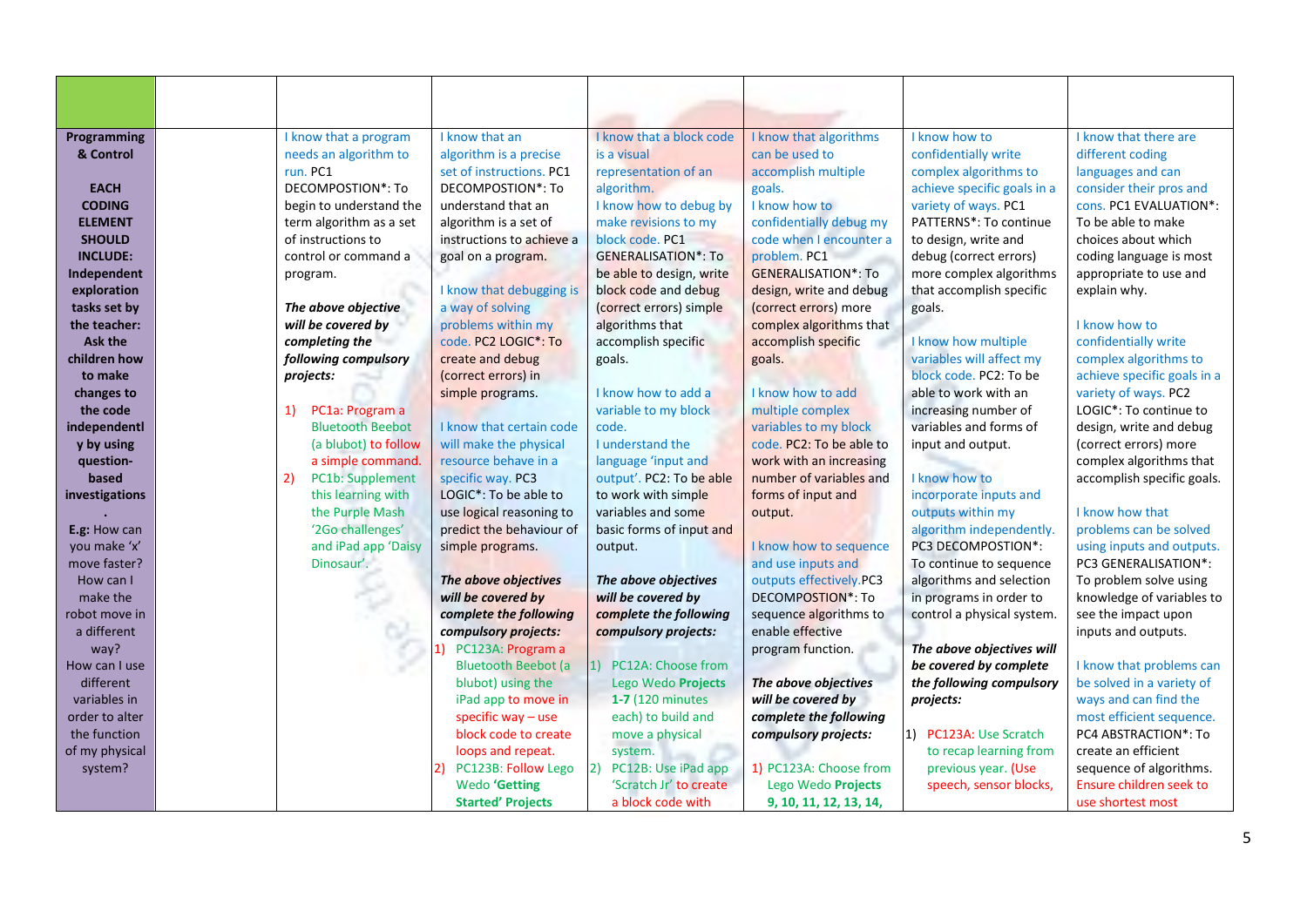| <b>Please make</b><br>sure answers<br>are recorded<br>in children's<br><b>JOD books.</b> |                                                                                                                                                         |                                                                                                                                                                                                                                                                                                                                                                                                                       | <b>Milo the Space the</b><br><b>Science Rover, Milo's</b><br><b>Motion Sensor,</b><br><b>Milo's Tilt Sensor</b><br>and Collaborating to<br>build a physical<br>resource and create<br>a basic algorithm<br>(Whole Morning<br>Project).                                                                                                                                                          | repeats. This could<br>be linked to the<br>term's topic as you<br>wish.<br>PC12C: Use Hour of<br>3)<br>Code website to<br>build upon Scratch Jr<br>knowledge, use 1<br>variable.<br>PC12D: Use Purple<br>41<br><b>Mash 2Code Bubbles</b><br>on the iPad to<br>transfer coding skills<br>to another gaming<br>platform.                                                                                           | 17, 21, 22, 23 or 24<br>(120 minutes each) to<br>build and move a<br>physical system,<br>combining variables<br>for a purpose with a<br>more complex<br>physical resource.<br>PC123b: Use Scratch<br>on the iPad to<br>incorporate speech,<br>sensor blocks, repeat<br>until/if/when blocks.                                                                                                    | repeat until/if/when<br>blocks).<br>2) PC123B: Use<br>knowledge of Scratch<br>to use MBlockly on the<br>iPads to control Mbots<br>to follow a specific set<br>of instructions. Move<br>to using the laptop<br>software for<br>controlling Mbots<br>using the same skills.<br>3) PC123C: On the<br>laptops, use above<br>knowledge to program<br>Ohbots to follow a<br>specific set of<br>instructions.                                                               | efficient way to achieve<br>intended outcome -<br>looping & repeat / repeat<br>until blocks etc<br>The above objectives will<br>be covered by complete<br>the following compulsory<br>projects:<br>1) PC1234A: Make the<br>link between coding<br>and block code using<br>the app 'Hopscotch'<br>on the iPads.<br>2) PC1234B: Following<br>this, use Python in<br>pieces on the laptop<br>to continue to link<br>coding and block<br>code. |
|------------------------------------------------------------------------------------------|---------------------------------------------------------------------------------------------------------------------------------------------------------|-----------------------------------------------------------------------------------------------------------------------------------------------------------------------------------------------------------------------------------------------------------------------------------------------------------------------------------------------------------------------------------------------------------------------|-------------------------------------------------------------------------------------------------------------------------------------------------------------------------------------------------------------------------------------------------------------------------------------------------------------------------------------------------------------------------------------------------|------------------------------------------------------------------------------------------------------------------------------------------------------------------------------------------------------------------------------------------------------------------------------------------------------------------------------------------------------------------------------------------------------------------|-------------------------------------------------------------------------------------------------------------------------------------------------------------------------------------------------------------------------------------------------------------------------------------------------------------------------------------------------------------------------------------------------|----------------------------------------------------------------------------------------------------------------------------------------------------------------------------------------------------------------------------------------------------------------------------------------------------------------------------------------------------------------------------------------------------------------------------------------------------------------------|--------------------------------------------------------------------------------------------------------------------------------------------------------------------------------------------------------------------------------------------------------------------------------------------------------------------------------------------------------------------------------------------------------------------------------------------|
| <b>Online</b><br><b>Safety</b>                                                           | I know what a<br>sensible amount<br>of 'screen time' is.<br>To be able to talk<br>and understand<br>about different<br>factors that keep<br>us healthy. | To be able to use<br>technology safely and<br>respectfully, knowing<br>which personal<br>information should be<br>kept private.<br>To understand that the<br>internet can be used for<br>unkind purposes and<br>know who to tell or<br>what to do if they see<br>something upsetting<br>online - tell a trusted<br>adult or discontinue use<br>To be aware that people<br>online may not be who<br>they say they are. | To be able to use<br>technology safely and<br>respectfully, keeping<br>personal information<br>private.<br>To have a developed<br>understanding that<br>information<br>communicated online<br>can be public and<br>permanent - sending a<br>text message or<br>chatting on a games<br>console (relevant to<br>your class)<br>To begin to understand<br>the meaning of<br>cyberbullying and know | To have an<br>understanding that<br>information published<br>online is public and<br>permanent - Discuss<br>WhatsApp or other<br>social media platform<br>relevant to your class<br>To know the meaning of<br>cyberbullying and the<br>forms it can be seen<br>within and know who to<br>tell or what to do if they<br>see something<br>upsetting online e.g. a<br>trusted adult or use<br>block/report features | To have an<br>understanding that<br>information published<br>online is public and<br>permanent and be<br>aware of privacy settings<br>on certain<br>websites/apps.<br>To know the meaning of<br>'cyberbullying' and how<br>to be an up stander.<br>Know who to tell or<br>what to do if they see<br>something upsetting on<br>line. E.g. a trusted adult<br>or use the report/block<br>features | To have an understanding<br>that information<br>published online is public<br>and permanent and be<br>aware that privacy<br>settings can be changed<br>on websites or apps.<br>To recognise warning<br>signals to identify that<br>someone may not be who<br>they say they are online.<br>E.g. asking for personal<br>information, photos,<br>school, address, phone<br>number.<br>To further understand<br>the digital consent age of<br>13 is related to sponsored | To use their<br>understanding that<br>information published<br>online is public and<br>permanent to underpin<br>their use of the internet.<br>To understand how the<br>digital consent age of 13<br>is relevant to the apps<br>used (relevant to the<br>individual class)<br>To know that privacy<br>settings on websites will<br>affect communicating and<br>collaborating online.<br>To understand which<br>kinds of behaviours          |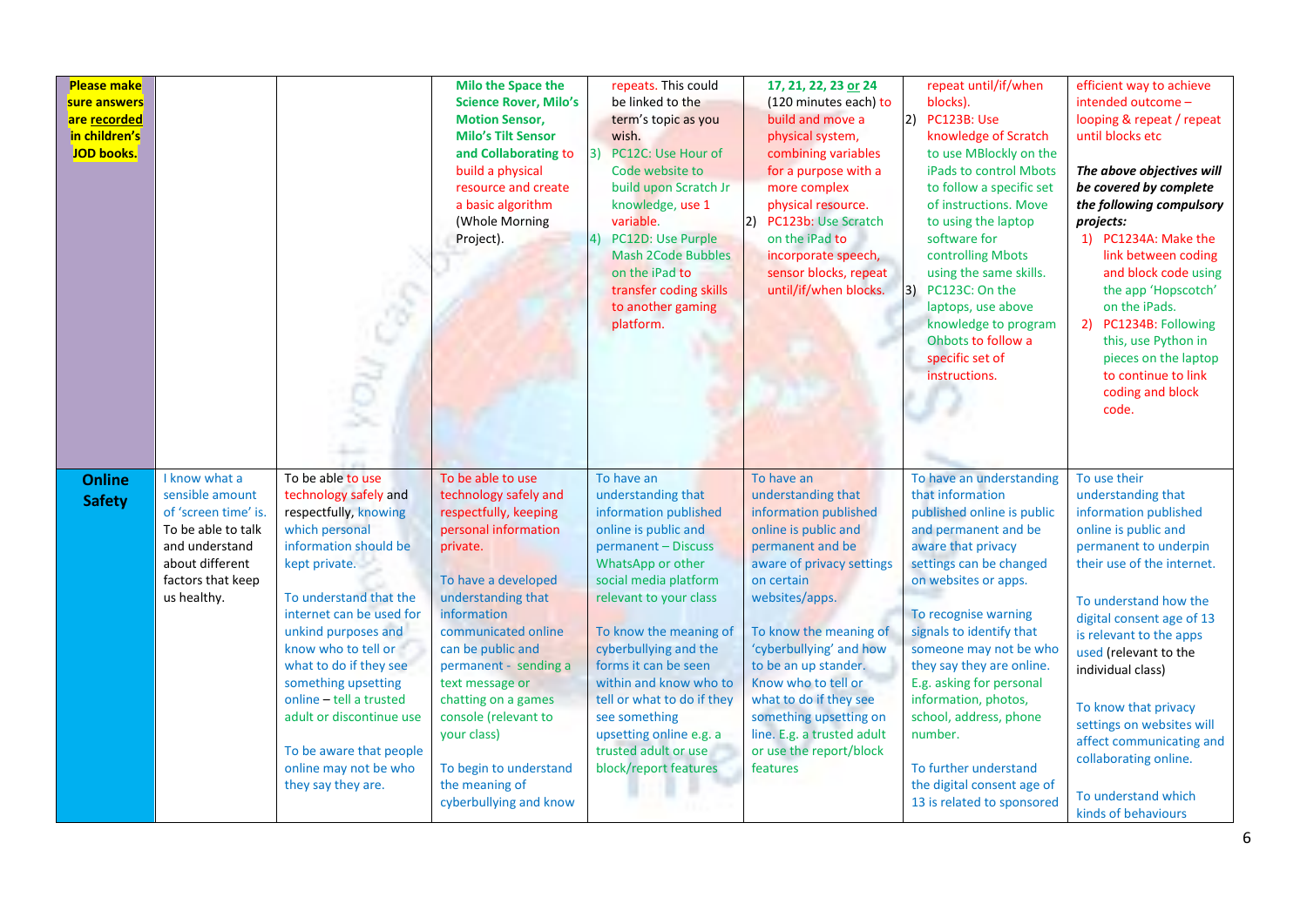| To demonstrate an age-<br>related understanding<br>of E-safety when<br>communicating online.<br>Ensure that this is<br>appropriate to your<br>class e.g. only video<br>chat when an adult is<br>around. | who to tell or what to<br>do if they see<br>something upsetting<br>online e.g. a trusted<br>adult or use<br>block/report features.<br>To understand the need<br>for a safe and secure<br>password.<br>To further understand<br>that people online may<br>not be who they say<br>they are.<br>To demonstrate an age-<br>related understanding<br>of E-safety when<br>communicating online.<br><b>Ensure that this is</b><br>appropriate to your<br>class e.g. only video<br>chat when you have<br>asked permission | To understand the need<br>for a safe and secure<br>password.<br>To further understand<br>that the internet is a<br>great way to find<br>information and<br>communicate with<br>people but that people<br>online may not be who<br>they say they are.<br>To begin to understand<br>why there are age<br>restrictions on apps and<br>games and that the<br>digital consent age of 13<br>is related to sponsored<br>advertising and not just<br>the content of the app<br>itself.<br>To demonstrate an age-<br>related understanding<br>of E-safety when<br>communicating online.<br>Ensure that this is<br>appropriate to your<br>class e.g. how to keep<br>safe using apps and<br>games that the class are<br>using. | To develop an<br>understanding on why<br>there are age restrictions<br>within apps/games and<br>that people online may<br>not be who they say are.<br>To further understand<br>the digital consent age<br>of 13 is related to<br>sponsored advertising<br>and not just the content<br>of the app itself and the<br>use of photos on social<br>media.<br>To demonstrate an age-<br>related understanding of<br>E-safety when<br>communicating online.<br><b>Ensure that this is</b><br>appropriate to your class<br>e.g. only chat to people<br>online that you know<br>and ensure an adult is<br>around. | advertising ad what this<br>entails (explain<br>sponsored advertising<br>and how sponsors use the<br>information) and not just<br>the content of the app<br>itself and the use of<br>photos on social media.<br>To understand which<br>kinds of behaviours<br>constitute cyberbullying<br>and know how to prevent<br>or respond to it e.g.<br>tested adult or<br>report/block features on<br>websites.<br>To demonstrate an age-<br>related understanding of<br>E-safety when<br>communicating online.<br><b>Ensure that this is</b><br>appropriate to your class<br>e.g. what videos and<br>photos it is appropriate to<br>upload to social media<br>and only if an adult has<br>given you permission. | constitute cyberbullying<br>and know how to prevent<br>or respond to it e.g.<br>trusted adult or<br>report/block features on<br>websites.<br>To recognise warning<br>signals to identify that<br>someone may not be who<br>they say they are online.<br>E.g. asking for personal<br>information, photos,<br>school, address, phone<br>number.<br>To demonstrate an age-<br>related understanding of<br>E-safety when<br>communicating online.<br>Ensure that this is<br>appropriate to your class<br>e.g. what videos and<br>photos it is appropriate to<br>upload to social media<br>only if an adult has given<br>you permission.<br>Conversation around self-<br>esteem using social<br>media.<br>Dove Real Beauty<br>campaign discussing<br>photo-shopping images:<br>https://www.youtube.co |
|---------------------------------------------------------------------------------------------------------------------------------------------------------------------------------------------------------|-------------------------------------------------------------------------------------------------------------------------------------------------------------------------------------------------------------------------------------------------------------------------------------------------------------------------------------------------------------------------------------------------------------------------------------------------------------------------------------------------------------------|---------------------------------------------------------------------------------------------------------------------------------------------------------------------------------------------------------------------------------------------------------------------------------------------------------------------------------------------------------------------------------------------------------------------------------------------------------------------------------------------------------------------------------------------------------------------------------------------------------------------------------------------------------------------------------------------------------------------|----------------------------------------------------------------------------------------------------------------------------------------------------------------------------------------------------------------------------------------------------------------------------------------------------------------------------------------------------------------------------------------------------------------------------------------------------------------------------------------------------------------------------------------------------------------------------------------------------------|---------------------------------------------------------------------------------------------------------------------------------------------------------------------------------------------------------------------------------------------------------------------------------------------------------------------------------------------------------------------------------------------------------------------------------------------------------------------------------------------------------------------------------------------------------------------------------------------------------------------------------------------------------------------------------------------------------|--------------------------------------------------------------------------------------------------------------------------------------------------------------------------------------------------------------------------------------------------------------------------------------------------------------------------------------------------------------------------------------------------------------------------------------------------------------------------------------------------------------------------------------------------------------------------------------------------------------------------------------------------------------------------------------------------------------------------------------------------------------------------------------------------|
|---------------------------------------------------------------------------------------------------------------------------------------------------------------------------------------------------------|-------------------------------------------------------------------------------------------------------------------------------------------------------------------------------------------------------------------------------------------------------------------------------------------------------------------------------------------------------------------------------------------------------------------------------------------------------------------------------------------------------------------|---------------------------------------------------------------------------------------------------------------------------------------------------------------------------------------------------------------------------------------------------------------------------------------------------------------------------------------------------------------------------------------------------------------------------------------------------------------------------------------------------------------------------------------------------------------------------------------------------------------------------------------------------------------------------------------------------------------------|----------------------------------------------------------------------------------------------------------------------------------------------------------------------------------------------------------------------------------------------------------------------------------------------------------------------------------------------------------------------------------------------------------------------------------------------------------------------------------------------------------------------------------------------------------------------------------------------------------|---------------------------------------------------------------------------------------------------------------------------------------------------------------------------------------------------------------------------------------------------------------------------------------------------------------------------------------------------------------------------------------------------------------------------------------------------------------------------------------------------------------------------------------------------------------------------------------------------------------------------------------------------------------------------------------------------------|--------------------------------------------------------------------------------------------------------------------------------------------------------------------------------------------------------------------------------------------------------------------------------------------------------------------------------------------------------------------------------------------------------------------------------------------------------------------------------------------------------------------------------------------------------------------------------------------------------------------------------------------------------------------------------------------------------------------------------------------------------------------------------------------------|